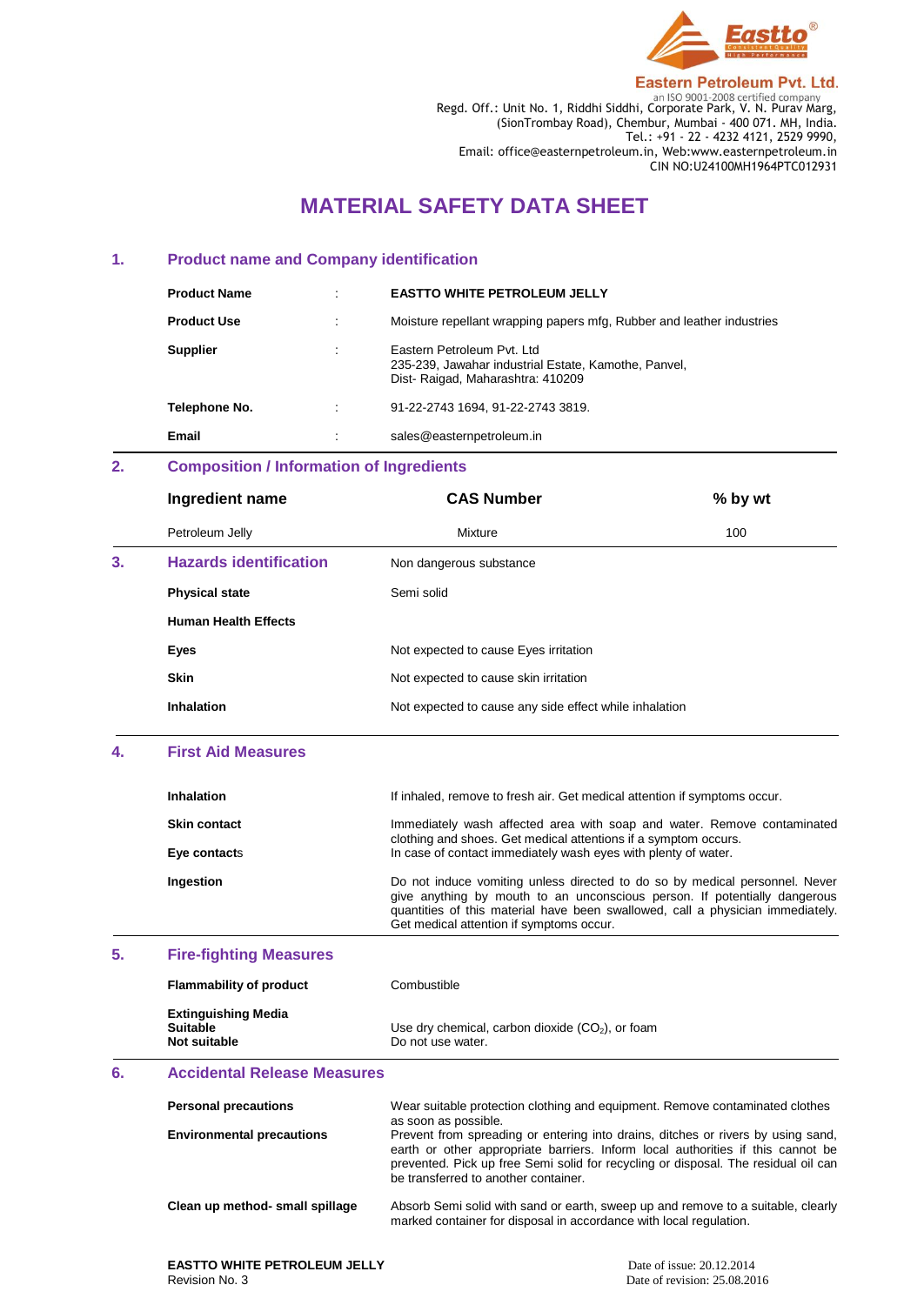

#### **Eastern Petroleum Pvt. Ltd.**

**Regd. Off.: Unit No. 1, Riddhi Siddhi, Corporate Park, V. N. Purav Marg,** Regd. Off.: Unit No. 1, Riddhi Siddhi, Corporate Park, V. N. Purav Marg, (SionTrombay Road), Chembur, Mumbai - 400 071. MH, India. Tel.: +91 - 22 - 4232 4121, 2529 9990, Email: office@easternpetroleum.in, Web:www.easternpetroleum.in CIN NO:U24100MH1964PTC012931

| Clean up methods – large spillage | Prevent from spreading by making a barrier with sand, earth or other                                     |
|-----------------------------------|----------------------------------------------------------------------------------------------------------|
|                                   | containment material. Reclaim Semi solid directly or in an absorbent. Dispose of<br>as for small spills. |
|                                   |                                                                                                          |

# **7. Handling and Storage**

.

Handling **Handle** in accordance with good industrial hygiene and safety practices. If handled at elevated temperatures or with high speed mechanical equipment, vapours or mists might be released and require a well ventilated workplace. **Storage** Store at ambient temperature or with lowest necessary heating as required for ease of handling.

## **8. Exposure Controls / Personal Protection**

| <b>Control parameters</b> |  |
|---------------------------|--|
|---------------------------|--|

Exposure via air and normal handling

**Personal protection equipment**

**Respiratory protection** Avoid inhalation use suitable mask with filter if necessary.<br> **Hand protection** Wear oil-resistant protective gloves if there is a risk of skin **Hand protection** Wear oil-resistant protective gloves if there is a risk of skin contact.<br> **Eve protection** For eves protection wear safety goggles. **Eye protection**<br> **Eye protection**<br> **Example 20 Skin and body protection**<br>
Use protective cloths and gloves. Use protective cloths and gloves. **Hygienic measures Act in accordance with good industrial Hygiene and safety practice.** 

## **9. Physical and Chemical Properties**

| <b>CHARCTERISTICS</b>        | <b>EASTTO WHITE</b><br><b>PETROLEUM JELLY</b> |
|------------------------------|-----------------------------------------------|
| Physical state               | Semi solid                                    |
| Colour                       | White                                         |
| Solubility in water          | Insoluble                                     |
| pН                           | N.A                                           |
| Melting point <sup>o</sup> C | $38 - 56$                                     |

## **10. Stability and Reactivity**

| <b>Reactivity and stability</b><br><b>Conditions to avoid</b><br>Hazardous decomposition products<br>Hazardous polymerization | Stable at normal conditions and decompose at higher temperature.<br>Excessive heating and highly oxidizing agents<br>Hazardous decomposition products are not expected to form during normal<br>storage.<br>Polymerization will not occur. |
|-------------------------------------------------------------------------------------------------------------------------------|--------------------------------------------------------------------------------------------------------------------------------------------------------------------------------------------------------------------------------------------|
| <b>Toxicological Information</b>                                                                                              |                                                                                                                                                                                                                                            |
| Potential chronic health effects<br>Carcinogenicity                                                                           | No known significant effects or critical hazards.                                                                                                                                                                                          |
| <b>Ecological Information</b>                                                                                                 |                                                                                                                                                                                                                                            |
| <b>Environment effect:</b>                                                                                                    | Will not have chronic effect on aquatic environment                                                                                                                                                                                        |
| <b>Disposal considerations</b>                                                                                                |                                                                                                                                                                                                                                            |
| Waste disposal procedure:                                                                                                     | Place contaminated materials in a disposable container and dispose of in<br>accordance with Local, State environmental regulations and contact local<br>environment and health authorities to get the permission for waste disposal.       |
| <b>Transport Information</b>                                                                                                  | Not classified as hazardous for transport (DOT, TDG, IMO/IMDG, IATA/ICAO)                                                                                                                                                                  |
| <b>Regulatory Information</b>                                                                                                 | Not classified as hazardous.                                                                                                                                                                                                               |
|                                                                                                                               |                                                                                                                                                                                                                                            |

**16. Other Information** The information provided in this Safety Data Sheet is correct to the best of our knowledge, information, and belief at the date of its publication. The information